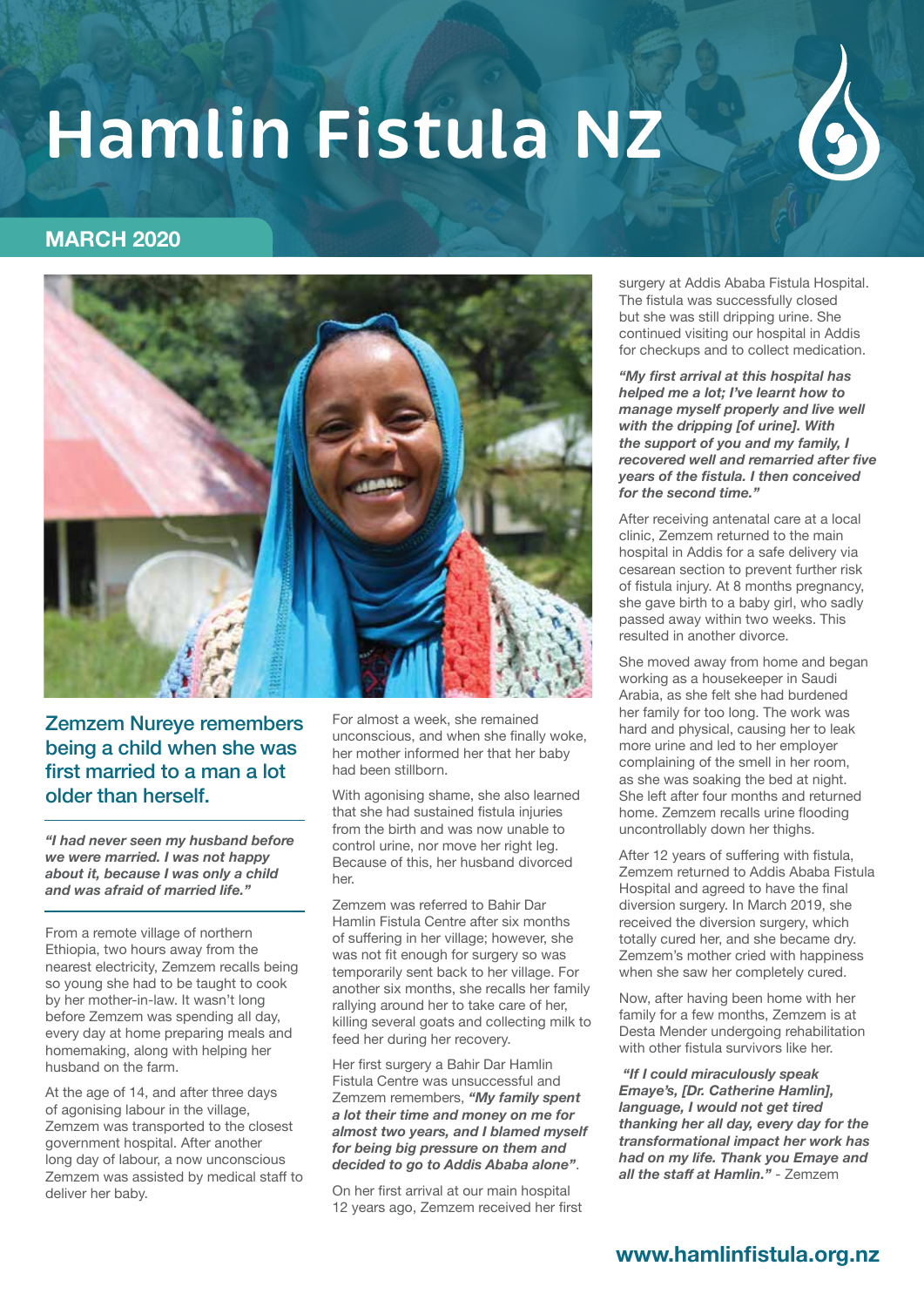# **Meet Two of Our Talented Surgeons**

At 39, Dr Biniyam Sirak, fistula surgeon at Yirgalem Hamlin Fistula Centre, is one of our youngest surgeons with a most passionate interest in Hamlin's cause. That may be because he was born inside Desta Mender, which was then an orphanage centre where his father used to work. Now Dr Biniyam is a fistula surgeon, obstetrician and gynaecologist and a fellow in urogynaecology.

*"Hamlin is now a centre of excellence in its holistic and patient-centred care. It is a well-structured ever-growing institution that grabs the interest of whoever, like me, wants to develop further,"* remarks Biniyam.

*"The selflessness of the founders in establishing such a specialised centre for the marginalised women of my country always remains the inspiration behind prioritising to help these women over my personal comfort. There is nothing that I would love than [to develop] the Hamlins' legacy. No words can explain my gratitude to both of them, and I wish a long and healthy life to Dr Catherine."*

Medical Director of Hamlin, Dr Yeshineh Demerew has devoted 32 of his 55 years to caring for the health of his nation. As a senior fellow in urogynaecology with 22 years' experience as an obstetrician and gynaecologist, he has a wealth of professional experience to inform his role as fistula surgeon at Hamlin's Addis Ababa Fistula Hospital.

Dr Yeshineh is motivated by being able to *"serve the most needy and neglected women"* and that his work within



Hamlin is *"both professionally and morally satisfying."* In his eight years at Hamlin, he considered himself lucky enough to work with

Dr Catherine before she retired:

*"Working with her was a blessing. She made me look beyond surgical techniques and created an outstanding model of holistic, patientcentred care."*









**With her usual wit and grace, Dr Catherine celebrated her 96th birthday surrounded by her adoring staff, friends and family on January 24.** 

**It was a day filled with love and joy, celebrating an extraordinary woman who has fearlessly dedicated her life to the women of Ethiopia.**

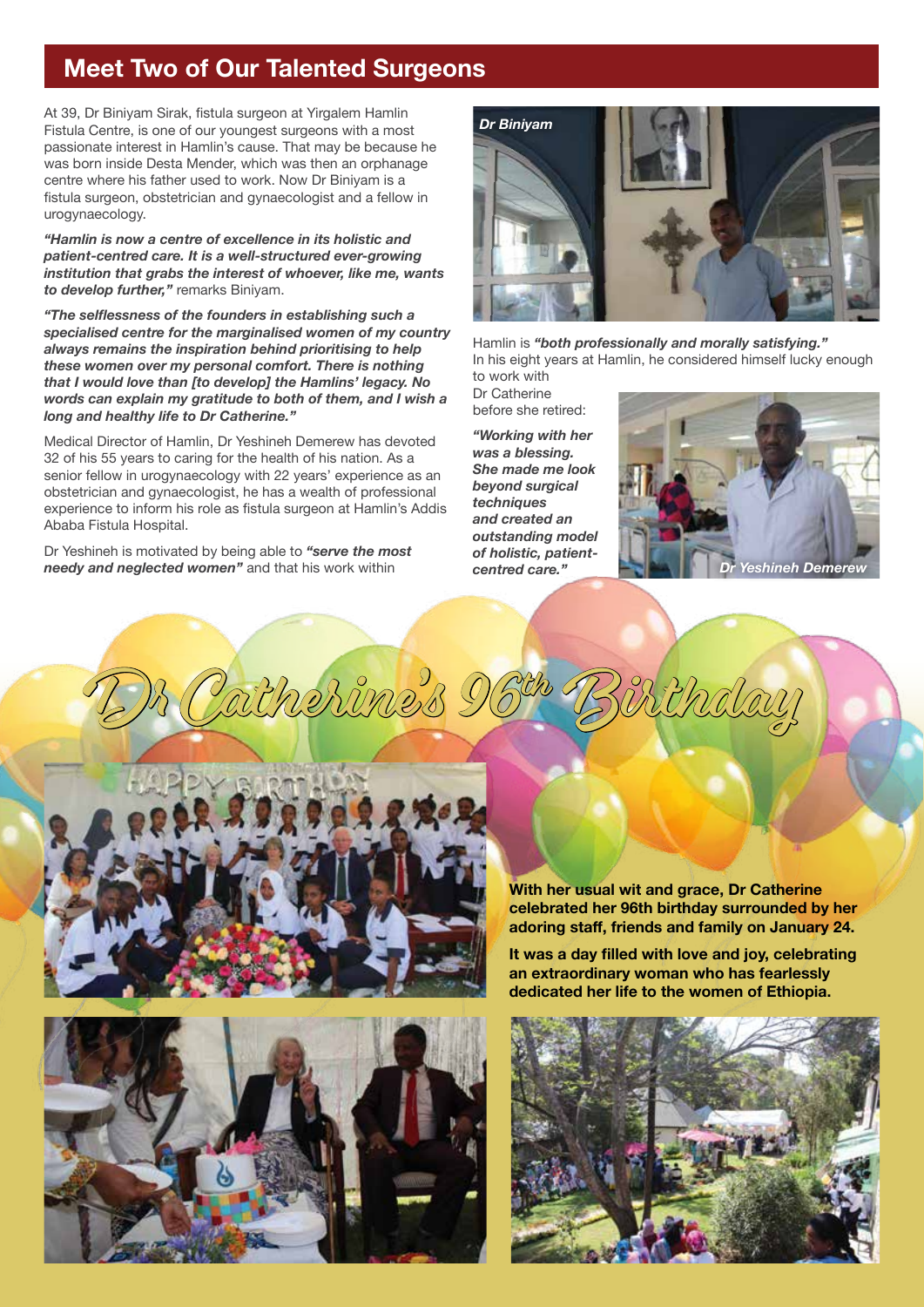# **NOW SCREENING ACROSS THE NATION**

# A Walk to Beautiful

Join us in viewing this award-winning documentary following the lives of five young Ethiopian women devastated by horrific childbirth injuries.

Witness their heart-rending journey as they discover there is help available and set out on a walk to recovery.

Through the tears and the trials of these beautiful women we experience the suffering and the solace each of them receives.

Watch the trailer and at *www.hamlinfistula.org.nz/walktobeautiful* and view the list of screenings near you.

**Interested in a showing in your hometown?** Contact us and let's have a chat – info@hamlinfistula.org.nz



# *A Walk to Beautiful*

*March - Alexandra, Wanaka, Cromawell April – Rangiora, Nelson, Motueka, Blenheim May – Christchurch, Wellington, Auckland June – Invercargill, Dunedin & Gore September - Christchurch*

*Glass Slipper Gala - June 20, the Great Hall, Arts Centre, Christchurch*

*Highland High Tea for Hamlin @ the Cathedral - August 8, Christchurch*

> *Hamilton High Tea for Hamlin - September 12, Hamilton*

*Please keep checking at www.hamlinfistula.org.nz/events for new dates and locations*



# **Register your interest now for the The Great Hamlin Ethiopian Tour**

Join us on a life-changing trip to Ethiopia and witness how the dream of eradicating obstetric fistula forever is becoming a reality.

This 10-day tour enables you to an exclusive insider's tour of the Addis Ababa Fistula Hospital, Yirgalem Fistula Hospital, Hamlin College of Midwives, Desta Mender and a rural Hamlin Midwifery Clinic. Experience Southern Ethiopia's rich culture – eat traditional food, see stunning wildlife, explore local markets and visit tribal villages.

This trip is available only to 10 people, New Zealand residents only. Each guest is required to raise \$3,000 for Hamlin Fistula Ethiopia and cover their own travel expenses.

Dates: October 2020. **www.hamlinfistula.org.nz/ ethiopiantour.html**

**Is your group fundraising for Hamlin? If your team raises \$3,000, you can nominate one of your members to qualify for the Tour. Don't miss out!**